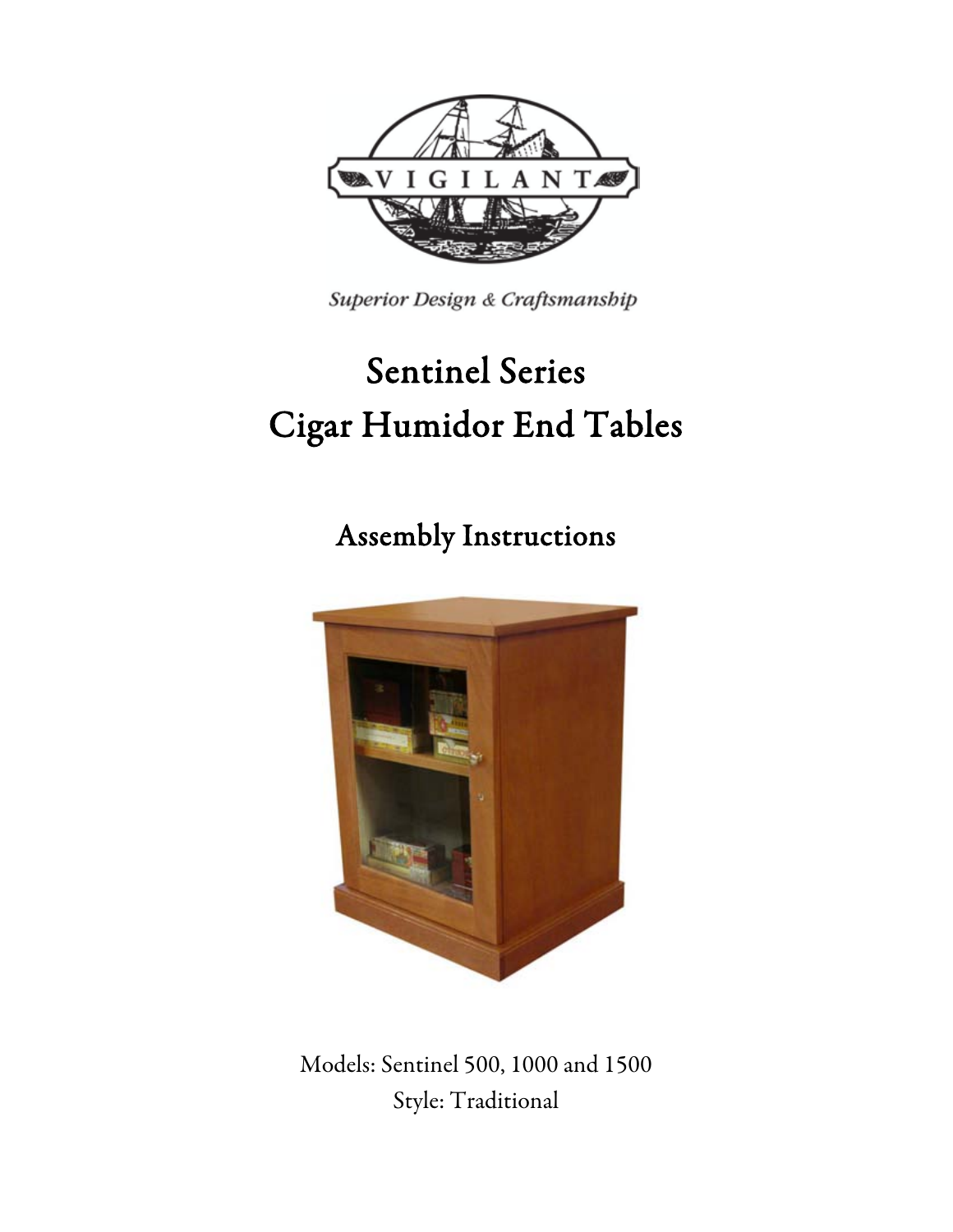## SENTINEL ASSEMBLY INSTRUCTIONS

Congratulations! You have purchased a superior cigar humidor. These humidors have been specifically designed to properly store your cigars. Please call toll free 888.812.4427 if you have any questions or problems.

| Tools Required:<br>- Phillips Head Screw Driver<br>- Power Drill | - 3/16" Drill Bit |
|------------------------------------------------------------------|-------------------|
|------------------------------------------------------------------|-------------------|



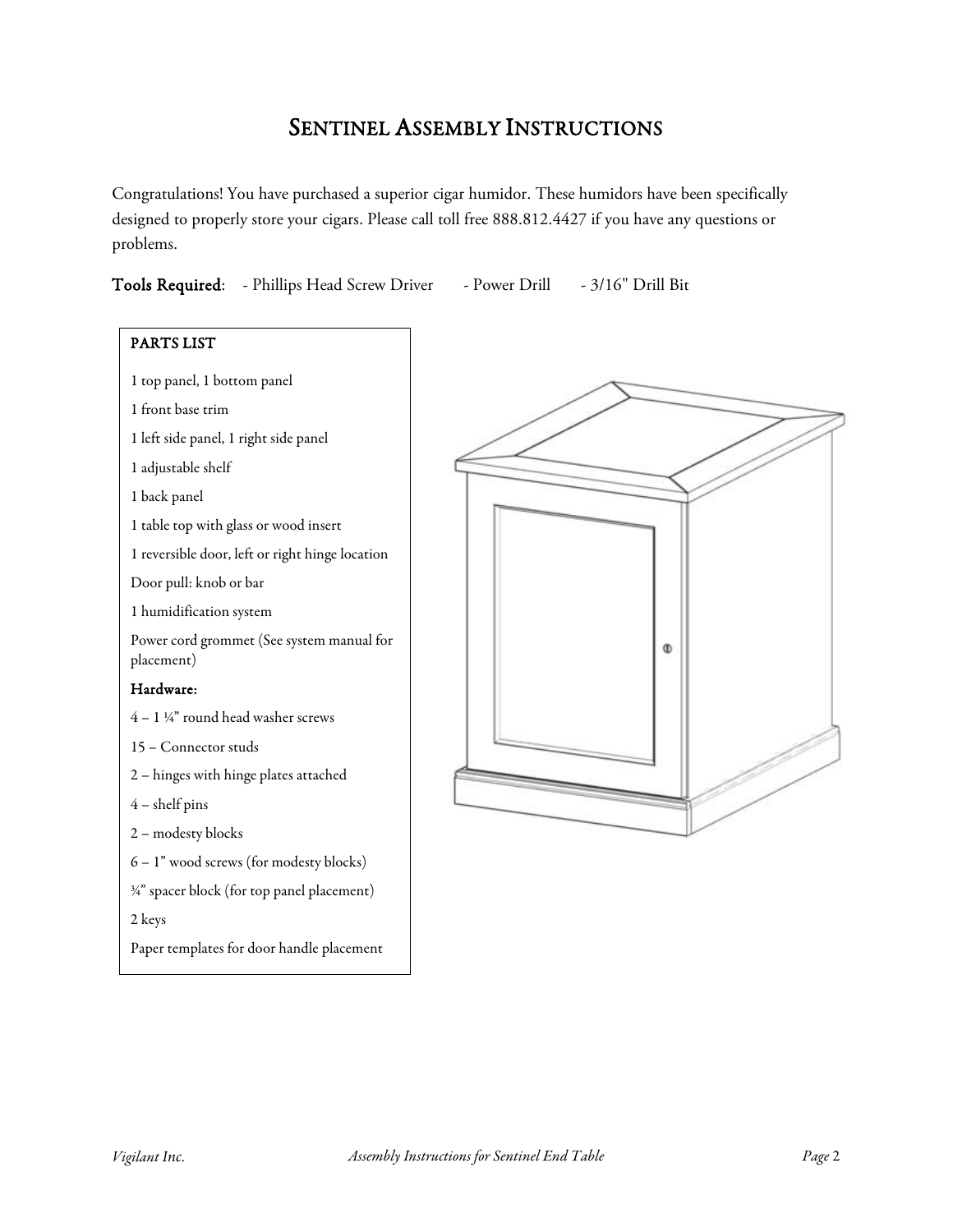#### **Parts for Sentinel Series Cigar Humidor End Table**



*Vigilant Inc. Assembly Instructions for Sentinel End Table Page* 3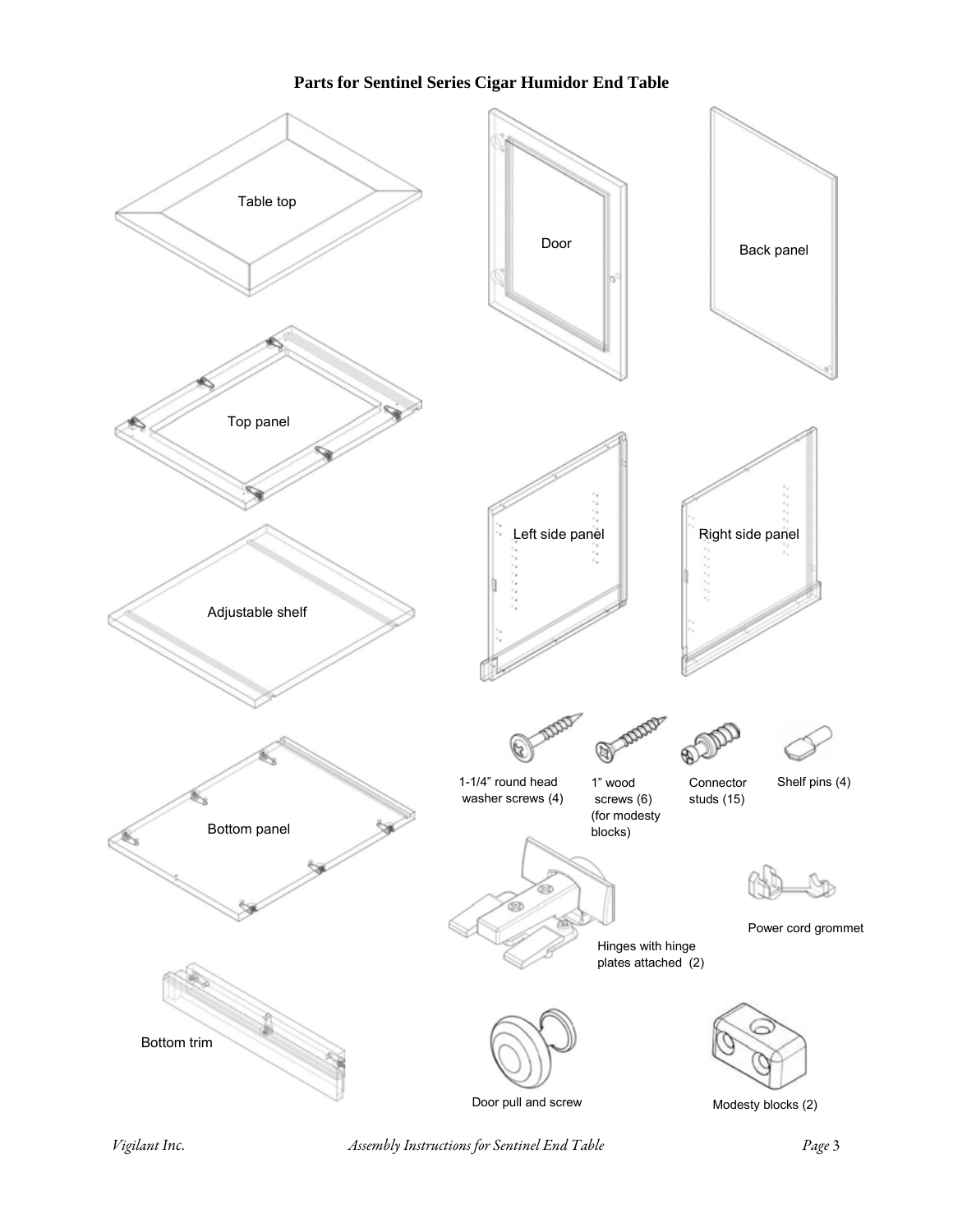**Sentinel Series Cigar Humidor End Table – Exploded View**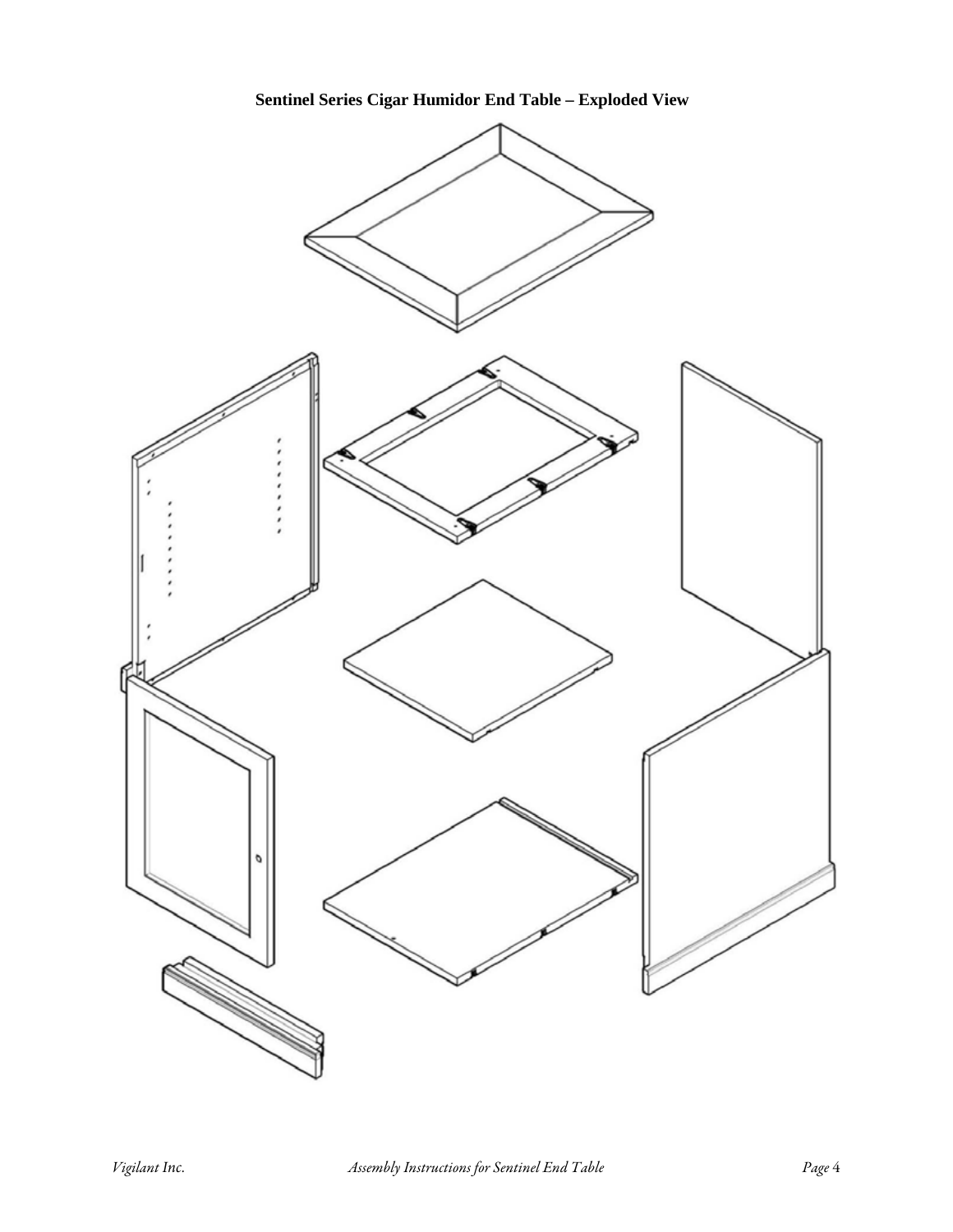### ASSEMBLY INSTRUCTIONS

Step 1: Locate the right side panel and lay it on a flat, scratch-free surface (such as a blanket) with the dadoes (or grooves) facing up. Insert 3 connector studs into the provided holes in each dado at the top and bottom of the panel. Insert 1 connector stud at the bottom corner for the trim.



Step 2: Locate the top panel (not the table top). Lining up the dadoes with the side panel, place each cam fitting over the connector studs on the side panel. Make sure that the cam fittings are facing to the outside of the humidor. Tighten the cam fitting around the connector studs by turning clockwise 180 degrees. DO NOT OVER-TIGHTEN.



Locate the bottom panel and attach to the other end of the side panel, following Step 2, above.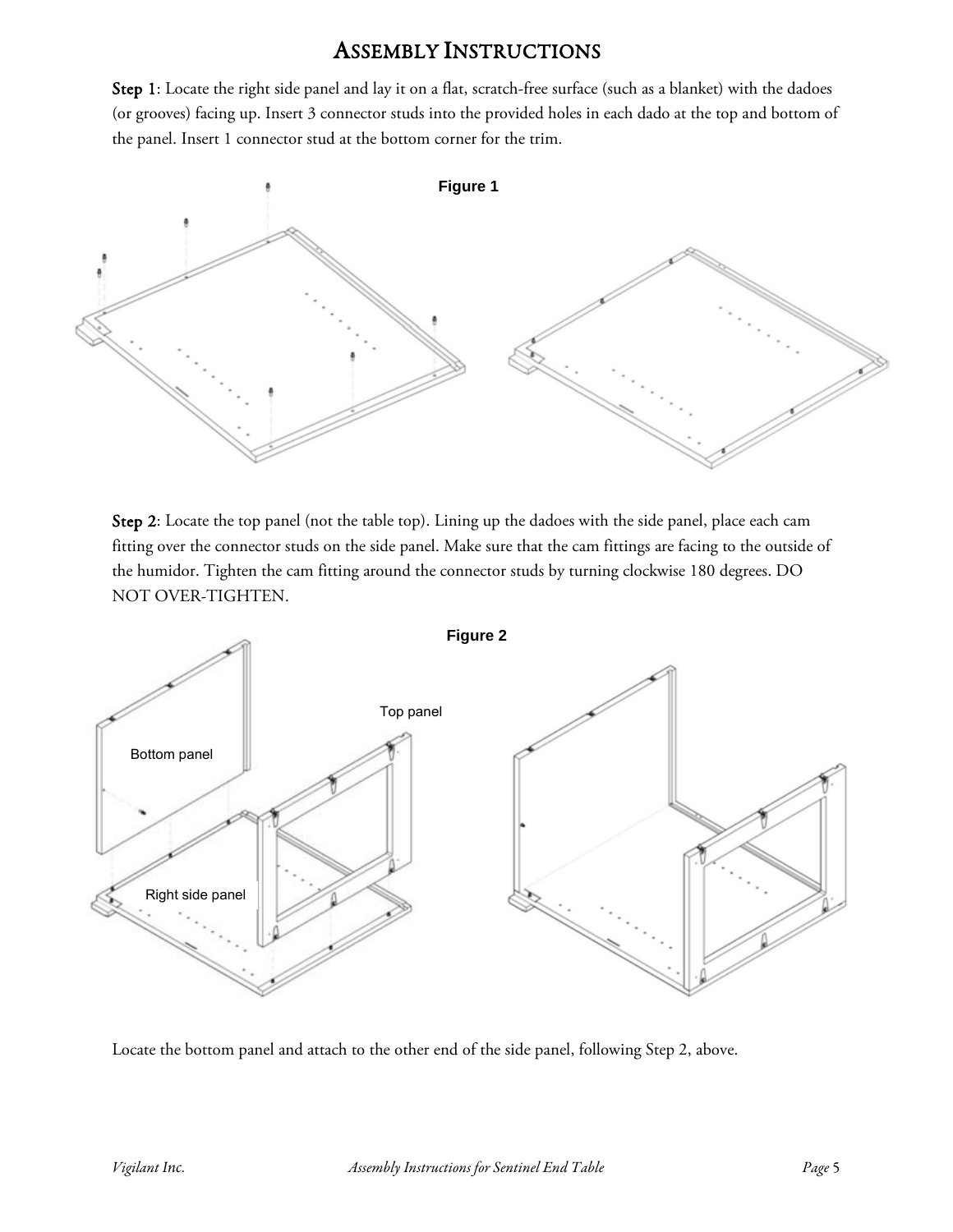Step 3: Locate the back panel and slide it into the dadoes on the top and bottom panels, down into the dado on the side panel. Note that the power cord hole in the back panel should be toward the bottom of the cabinet.



Step 4: Locate the left side panel and place on a flat, protected surface. Insert a connector stud into each of the connector stud holes. Place the left side panel onto the top, bottom and back panels by aligning connector studs with cam fittings and aligning dadoes. Fit the connector studs into each cam fitting on the top and bottom panels. Tighten the cam fittings around the connector studs by turning clockwise 180 degrees. Do not over-tighten.



*Vigilant Inc. Assembly Instructions for Sentinel End Table Page* 6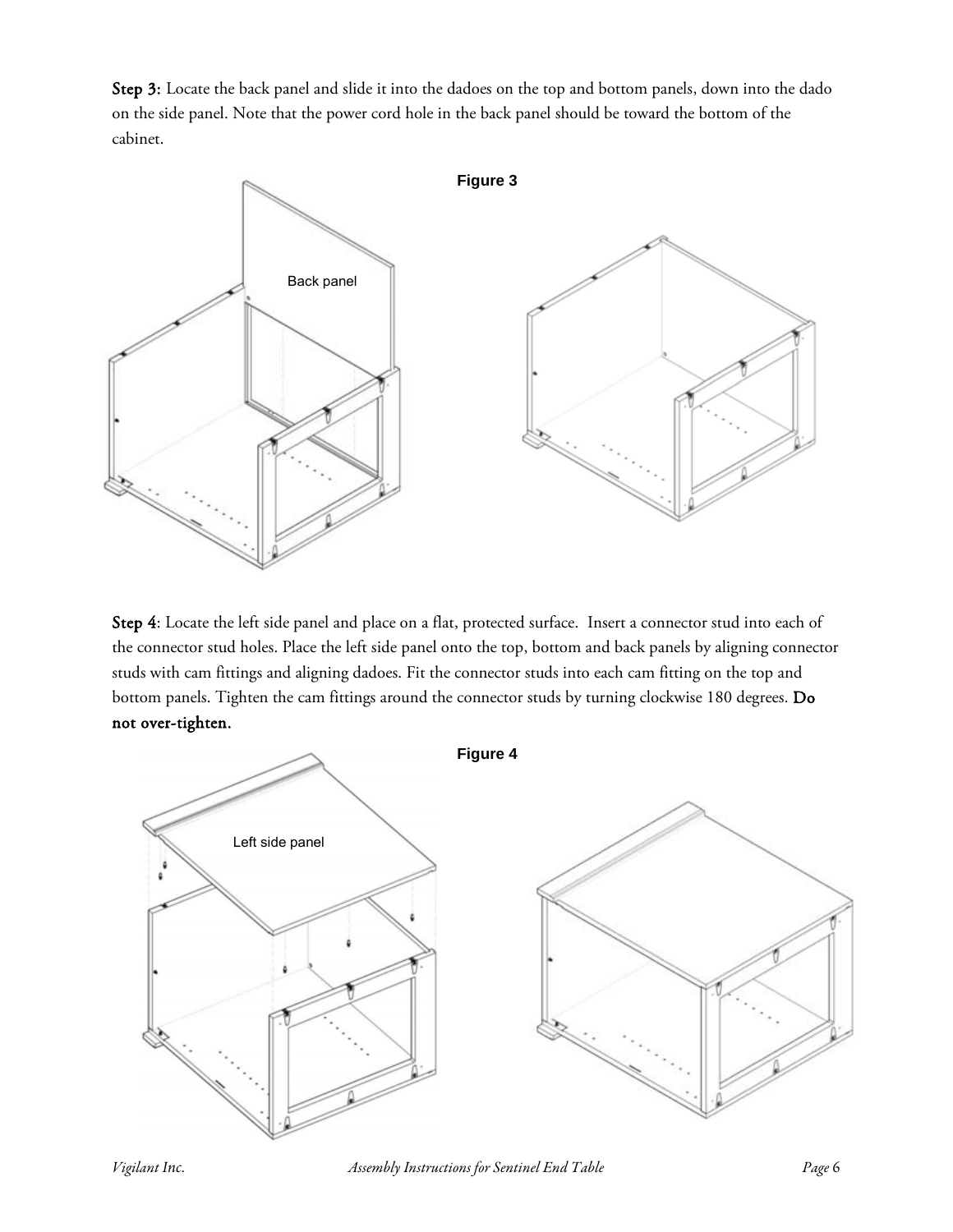Step 5: Turn the cabinet upright. Locate the front base trim and align with the bottom trim on sides. Slide into the front base of the cabinet. Secure in place by tightening three cam fittings inside bottom front of the cabinet. Turn firmly, but do not over-tighten.



Step 6: Place the tabletop on top of the sub-top panel with finished side up. Align the table top on the cabinet using provided spacer block for the ¾" overhang on sides and back. The front will overhang by 1- 1/2". Secure the tabletop panel with 4 1-1/4" screws in pre-drilled holes using a screw gun or power drill. You will be working from inside the cabinet.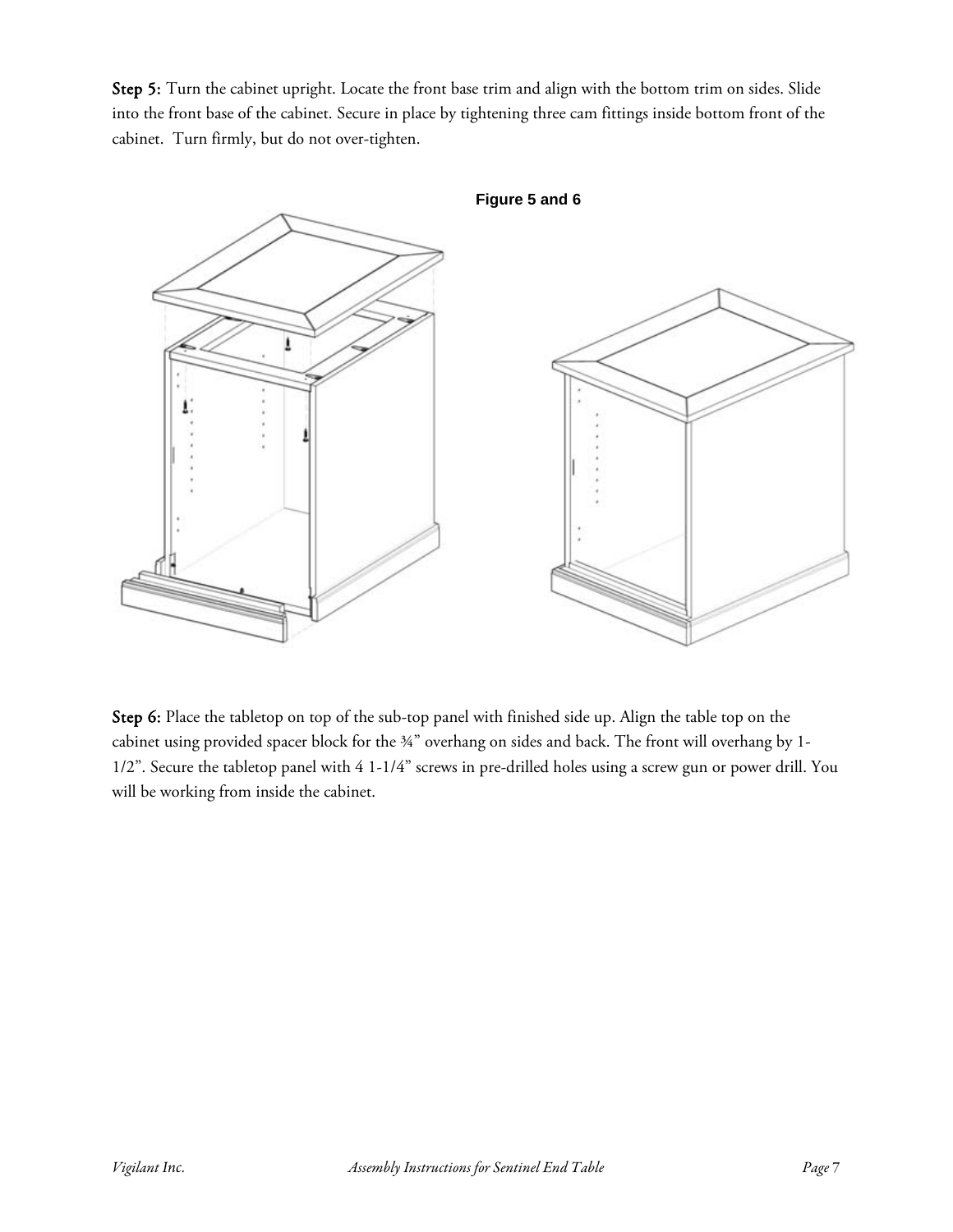Step 7: Locate the adjustable shelf and four shelf pins. Insert shelf pins into the chosen position by inserting the pins into holes in the side panels. Set the shelf on top of the shelf pins so that the pins rest in the grooves on the bottom of the shelf. Note that the shelf position leaves space in the back of the cabinet so humidified air can circulate evenly.



#### **Step 8: Door Installation**

The versatility of the Vigilant hardware allows you to mount your door to the cabinet with the hinges on the left or the right. Therefore, you must first determine whether the hinges will be attached on the left or the right side of the cabinet. NOTE: The hinges and hinge plates are shipped connected as one unit, so be sure to notice how the plate and hinge go together as you separate the parts. Disconnect the plates from the hinges by squeezing the hinge release. (See Figure 8b, page 10.)

- Take the first hinge plate with the arrows pointing toward the front of the cabinet and insert the two black pins in the plate into the pre-drilled holes on the side of the cabinet. Note: the hinge holes do not line up with the shelf pin holes. There is a set at the top and bottom of the cabinet's side panel.
- Take the second hinge plate and repeat by inserting the black hinge plate pins into the holes near the bottom of the side panel, making sure to press the plate firmly against the cabinet side. Snap the levers closed.
- Lay the door on a flat, scratch-free surface with the hinge holes facing up. Take the first hinge, and with rectangular cover plate open, press the round part of the hinge firmly into the holes in the door and snap the rectangular plate closed.
- Repeat for the second hinge.
- Standing the door upright, open the hinges and line them up with the hinge plates on the cabinet.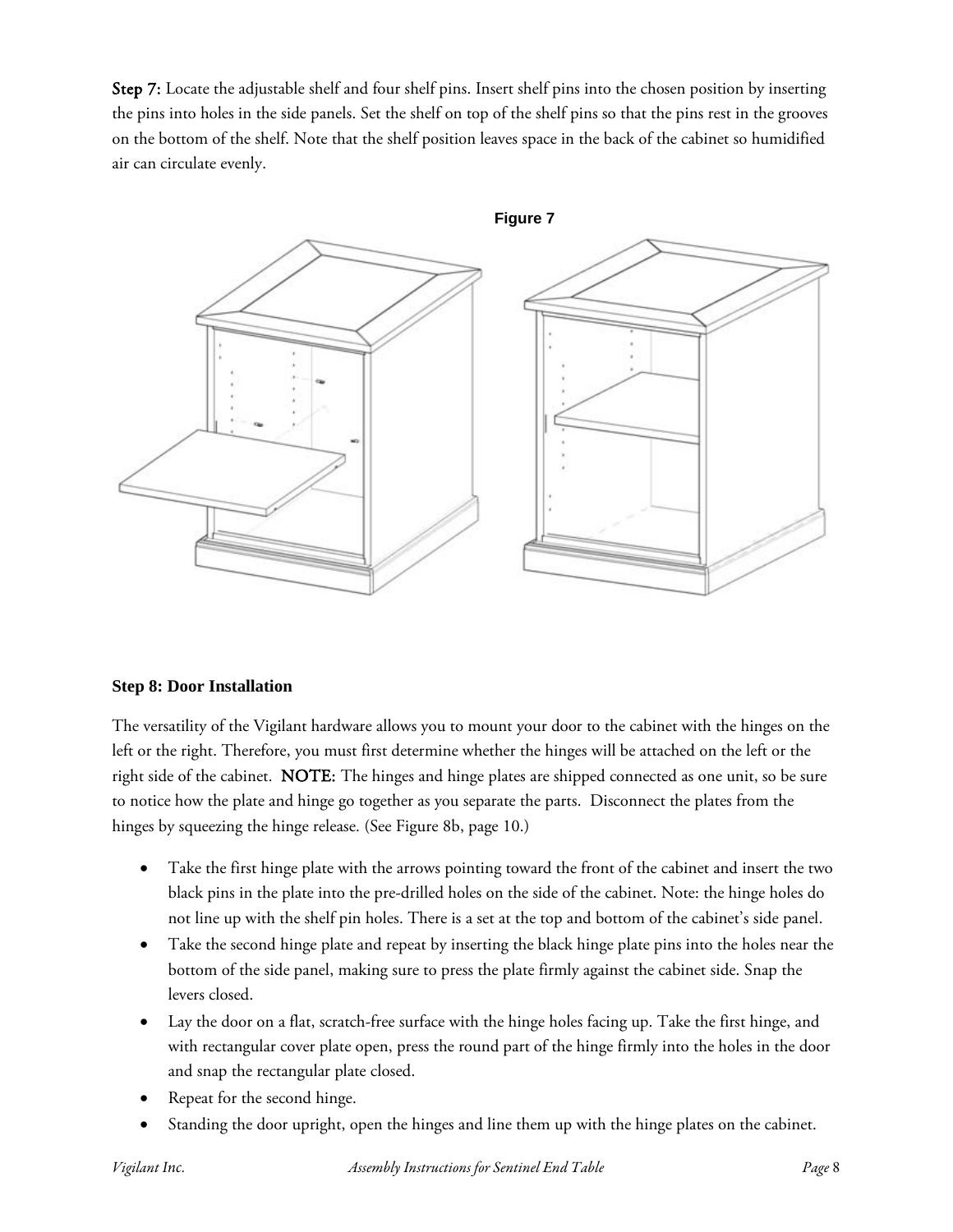• Align the barrel on the inside of the hinge arm with the two teeth on the front of the hinge plate and press the hinge onto the plate by first pushing back then down onto the plate until it snaps into place (see image 8a).

#### Figure 8a: Door hinge



- Repeat for the second hinge. You may need to rotate the adjustment screws on the hinge plates in order to get proper vertical alignment between the two hinges.
- Close the door and check it for proper alignment. If the door is not closing properly or does not align exactly with the cabinet front then some simple adjustments will be required.

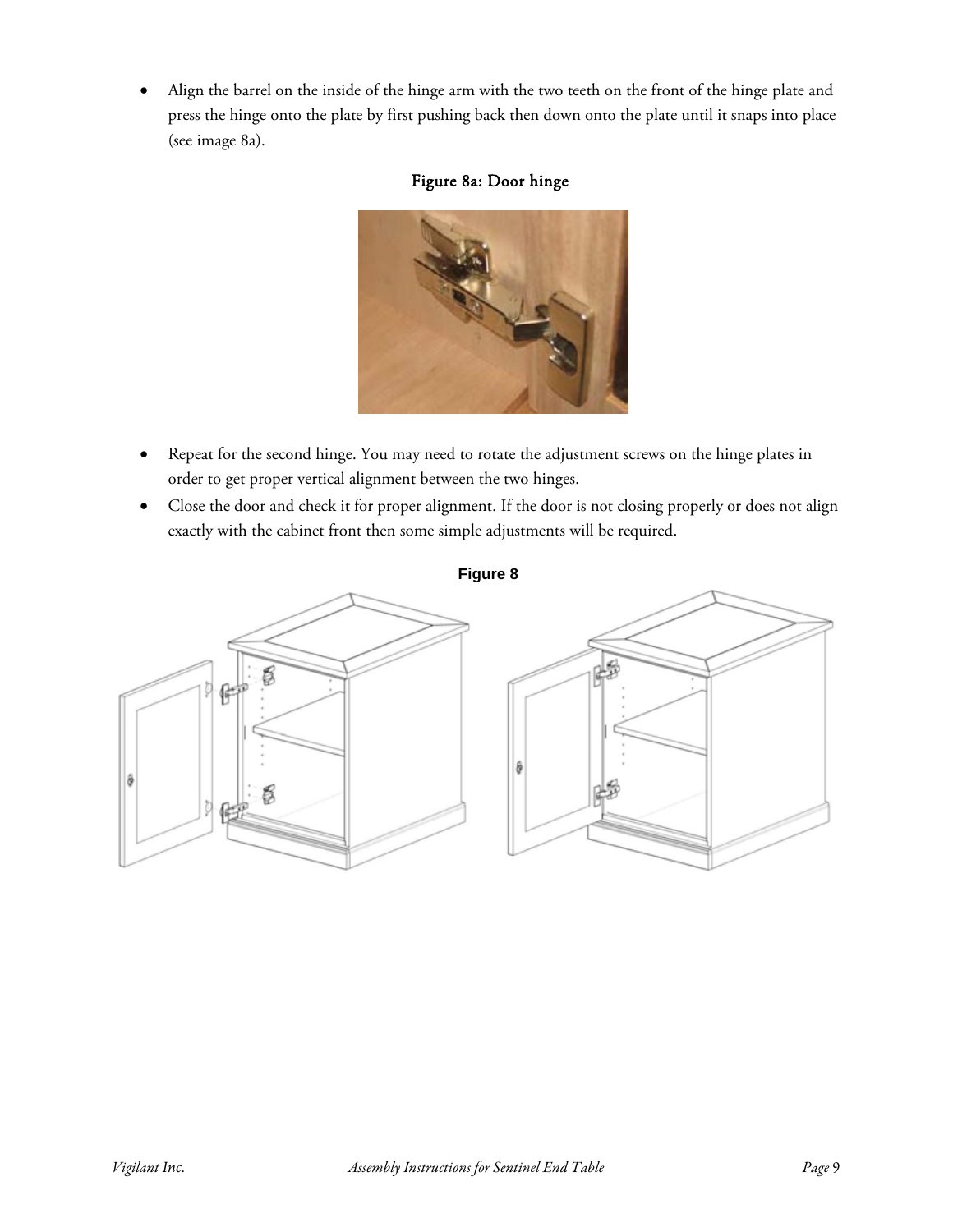#### Adjusting the Door Position

The position of the door can be adjusted by turning the screws on the hinge plate. (See image 2.) Line the door unit up with the sides and bottom of the cabinet, adjusting the hinge screws as necessary.

Moving the door up, down, left or right: Turn the adjustment screws on the hinge plate to bring the door up or down. Both screws must be adjusted. The screws on the front of the hinge arm move the door to the left or right. Note that both hinges may need adjustment to get the door exactly square to the cabinet.

Moving the door in or out: Turn the adjustment screw on the back of the hinge arm to move the door closer to the cabinet or farther away. This may be required in order to get the door to land properly on the cabinet front.





#### Troubleshooting Door Position

- If door is binding on the hinge side: Turn the In/Out adjustment screws counter clockwise to move the hinge side of the door out slightly.
- If door is too far away from the cabinet on the hinge side: Turn the In/Out screw clockwise to move the door closer to the cabinet.
- If door is not closing tightly at the lock side: Turn the In/Out adjustment screws counter clockwise slightly until the door closes tightly.
- If door is not closing tightly at the bottom: Adjust the bottom hinge only. Turn the In/Out screw clockwise until the top and bottom of the door close evenly.
- If door is not closing tightly at the top: Adjust the top hinge only. Turn the In/Out screw clockwise until the door closes tightly at top and bottom

Lock: If the lock does not engage in the slot on the cabinet side, use pliers to gently bend the lock arm inward toward the cabinet until it slides into the groove.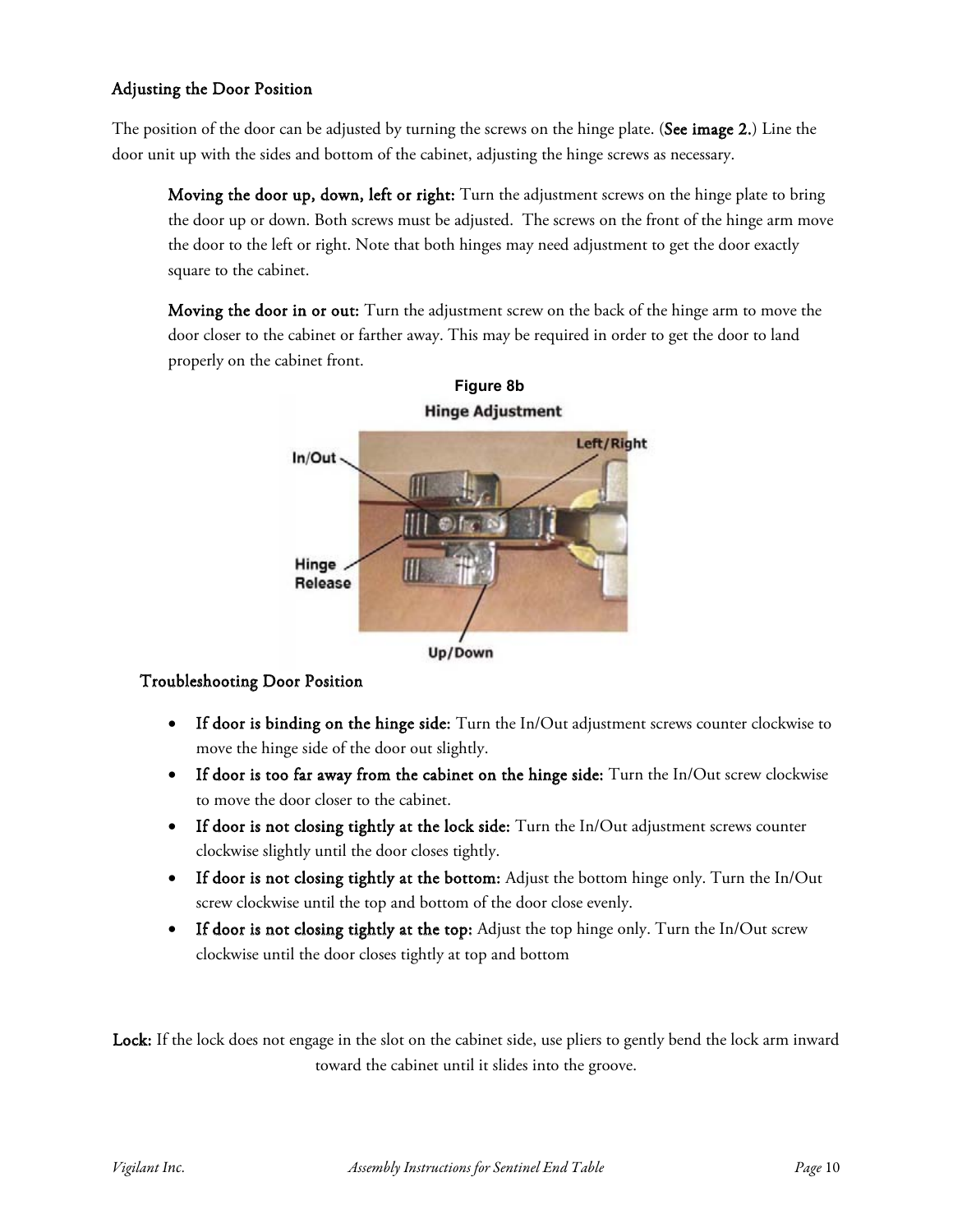#### Door Pull

Locate the paper template for location of door hardware. (It's the last page of these instructions.) If you are printing this document, make sure you print it full size without "scaling." The measurements in inches are indicated on the template.

Using the template for location, pre-drill a screw hole with a 3/16" drill bit. Be sure to place a scrap of wood on the back side of the door while pre-drilling to prevent the wood from chipping on the opposite side. Attach the door pull with the screw provided.

#### Step 9: Install modesty blocks onto the back panel of the cabinet

Make sure the door and cabinet are "square" and level. Turn cabinet on face and place two modesty blocks in pre-drilled locations on back of cabinet assembly. Using (6) modesty block screws, attach each modesty block to cabinet sides with two screws and to the back with remaining screw.



Optional: If your cabinet has a glass top, place the glass into the grooves on the tabletop.